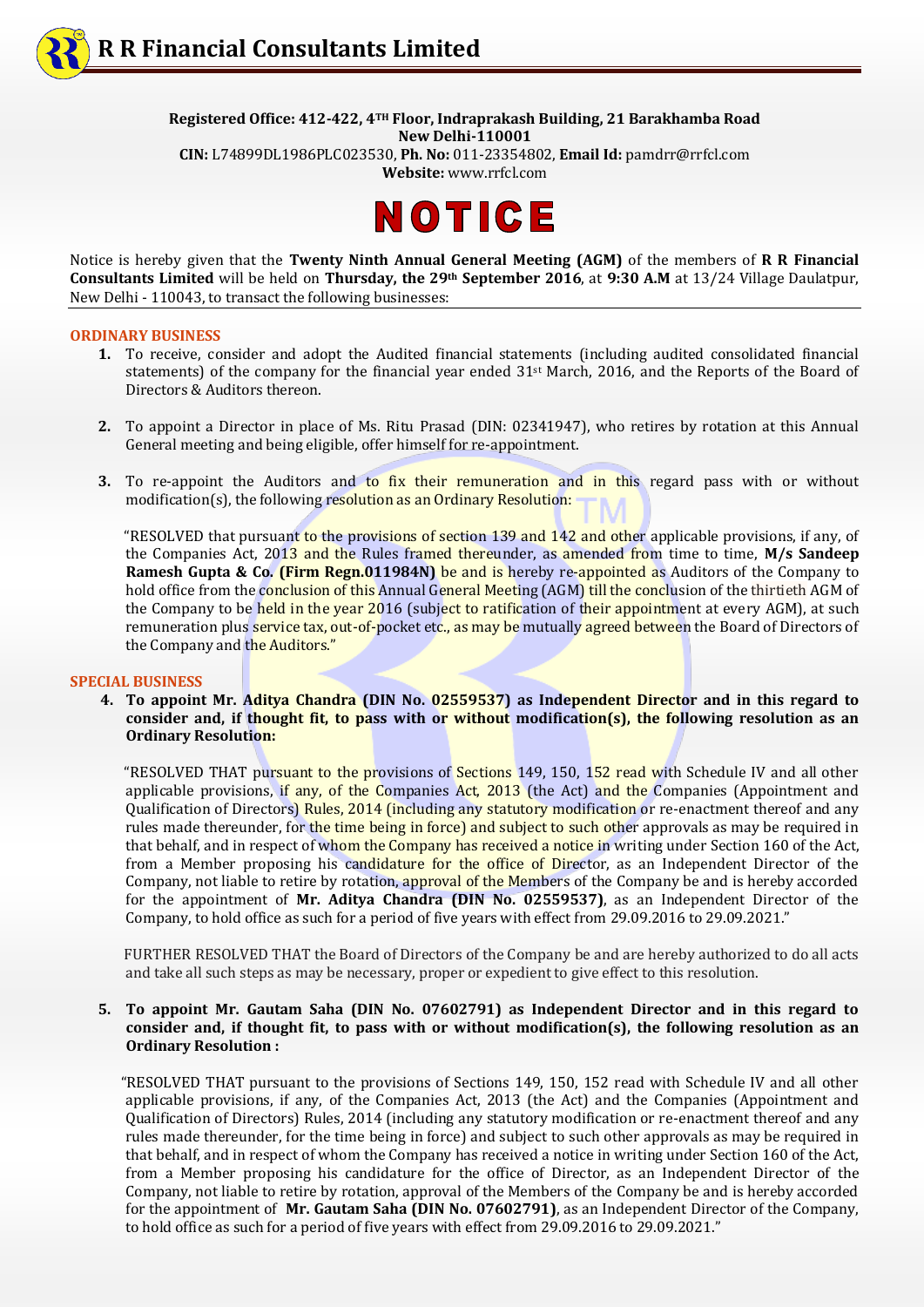FURTHER RESOLVED THAT the Board of Directors of the Company be and are hereby authorized to do all acts and take all such steps as may be necessary, proper or expedient to give effect to this resolution.

# **6. To consider and, if thought fit, to pass, with or without modification(s), the following resolution as a Ordinary Resolution:-**

**"RESOLVED THAT** pursuant to provisions of Section 20 of the Companies Act, 2013 and other applicable provisions, if any, of the said Act and relevant rules prescribed there under, whereby a document may be served on any member by the company by sending it to him by post or by registered post or by speed post or by courier or by delivering to his office or address, or by such electronic or other mode as may be prescribed, the consent of the company be and is hereby accorded to charge from the member the fee in advance equivalent to the estimated actual expenses of delivery of the documents, pursuant to any request made by the shareholder for delivery of such document to him, through a particular mode of services mentioned above provided such request along with requisite fee has been duly received by the company at least one week in advance of the dispatch of document by the company and that no such request shall be entertained by the company post the dispatch of such document by the company to the shareholder."

 **"RESOLVED FURTHER THAT** for the purpose of giving effect to this resolution, directors or key managerial personnel of the Company be and are hereby severally authorized to do all acts, deeds, matters and things as they may in their absolute discretion deem necessary, proper or desirable and to settle any question, difficulty, doubt that may arise in respect of the matter aforesaid and further to do all acts, deeds matters and things as may be necessary, proper or desirable or expedient to give effect to the above resolution."

- **1. A member entitled to attend and vote at the annual general meeting ("the meeting") is entitled to appoint one or more proxies to attend and vote instead of himself/herself and such need not be a member of the company.** Pursuant to the provisions of section 105 of the companies act, 2013, a person can act as a proxy on behalf of not more than fifty members and holding in the aggregate not more than ten percent of the total share capital of the Company. Members holding more than 10% of the total share capital of the Company may appoint a single person as proxy, who shall not act as a proxy for any other member. The instrument of the proxy, in order to be effective, should be deposited at the registered office of the company, duly completed and signed, not later than 48 hours before the commencement of the meeting. A proxy form is annexed to this report.
- **2.** As a measure of economy, copies of Annual Report will not be distributed at the venue of the Annual General Meeting. Members are requested to bring their attendance slip along with their copy of Annual Report to the meeting.
- **3.** Corporate members intending to send their authorised representatives to attend the Meeting are requested to send to the Company a certified copy of the Board Resolution authorising their representative to attend and vote on their behalf at the Meeting.
- **4.** A relative explanatory Statement pursuant to sec 102 of the Companies Act, 2013 in respect of the Special Business under item no. 4 to 6 of the notice, is annexed hereto. The relevant details of the Directors seeking reappointment / appointment, pursuant to regulation 36(3) of the Securities and Exchange Board of India (Listing Obligations and Disclosure Requirements) Regulations, 2015, are annexed.
- **5.** The Register of Members and the Share Transfer books shall remain closed from **23.09.2016 to 29.09.2016** (both days Inclusive).
- **6.** Members desiring any information as regards accounts are requested to write to the Company at least 10 days before the date of meeting, so as to enable the management to keep the information ready. Proxies should bring their copy of the Annual Report for reference at the meeting and also the attendance slip duly filled in for attending the meeting.
- **7.** Members desirous of appointing their nominee for the shares held by them may apply in the nomination form (Form 2B) in duplicate. Members are informed that in case of joint holders attending the meeting, only such joint holder who is first in the order of names will be entitled to vote.
- **8.** A Member receive an email from **[cs@rrfcl.com](mailto:cs@rrfcl.com)** (for members whose Email IDs are registered with the Company's Registrar and Transfer Agent i.e. **M/s Link Intime India Private Limited**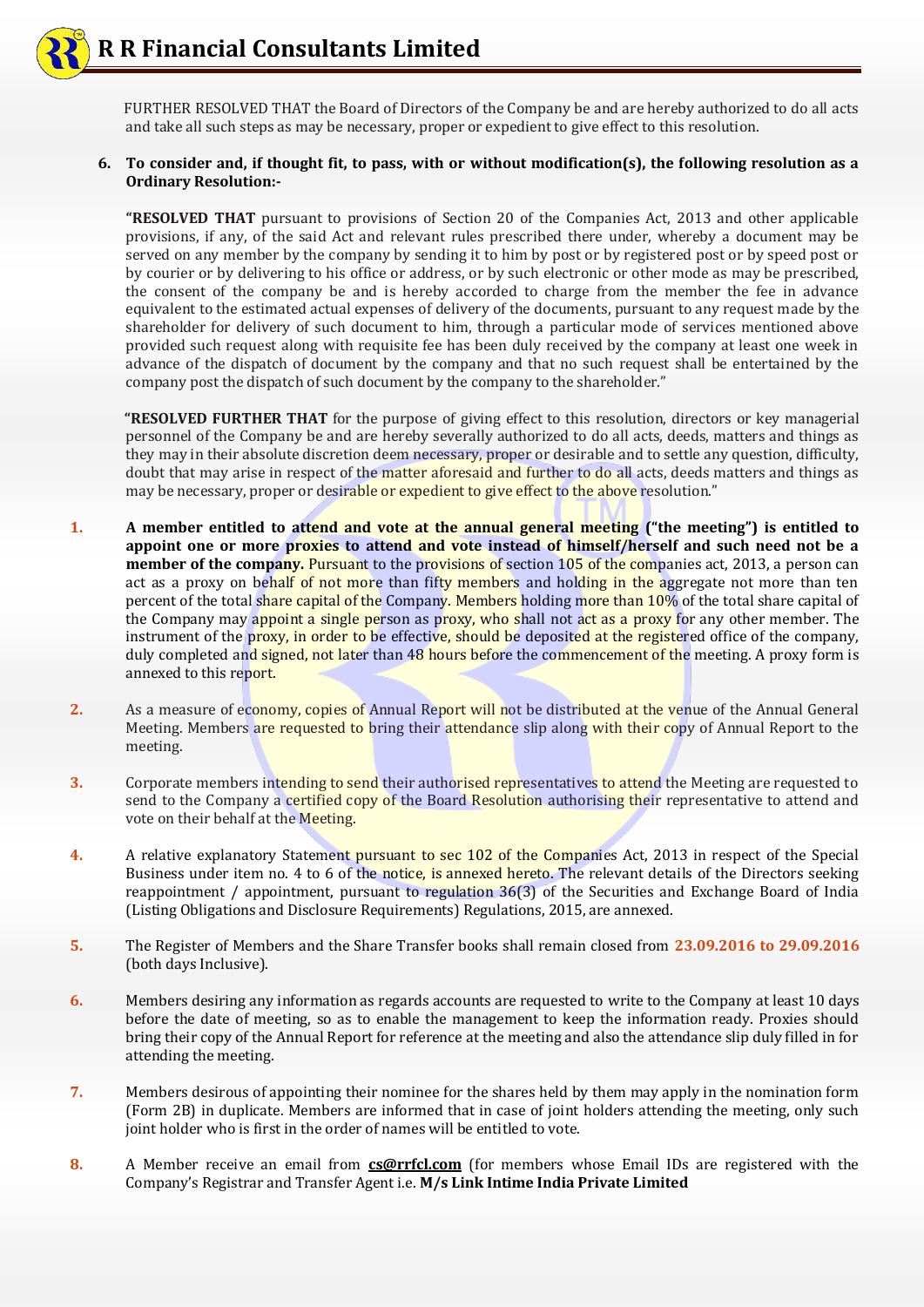# **9. VOTING THROUGH ELECTRONIC MEANS**

- I. In compliance with the provisions of Sections 108 of the Companies Act, 2013 read with Rule 20 of the Companies (Management and Administration) Rules, 2014 as amended by the Companies (Management and Administration) Amendment Rules, 2015 and Regulation 44 of SEBI (Listing Obligation and Disclosure Requirements) Regulations, 2015, the Company is pleased to provide members facility to exercise their right to vote on resolutions proposed to be considered at the Annual General Meeting (AGM) by electronic means and the business may be transacted through e-Voting Services. The facility of casting the votes by the members using an electronic voting system from a place other than venue of the AGM ("remote evoting") will be provided by **Central Depository Services Limited (CDSL).**
- II. The facility for voting through ballot paper shall be made available at the AGM and the members attending the meeting who have not cast their vote by remote e- voting shall be able to exercise their right at the meeting through ballot paper.
- III. The members who have cast their vote by remote e-voting prior to the AGM may also attend the AGM but shall not be entitled to cast their vote again.

**The instructions for e-voting are as follows:**

- (1)The voting period begins on **26th September, 2016 at 9 a.m** and ends on **28th September, 2016 at 6 p.m.** During this period shareholders' of the Company, holding shares either in physical form or in dematerialized form, as on the cut-off date **22nd September, 2016** may cast their vote electronically. The evoting module shall be disabled by CDSL for voting thereafter.
- (2)Launch internet browser by typing the following URL: **[www.evotingindia.com.](http://www.evotingindia.com/)**
- (3)Click on shareholders
- (4)Now Enter the login credentials as follows

| User - ID | <b>For Members holding shares in Demat Form:-</b>                                                         |  |  |  |
|-----------|-----------------------------------------------------------------------------------------------------------|--|--|--|
|           | a) For CDSL: 16 digits beneficiary ID,<br>b) For NSDL : 8 Character DP ID followed by 8 Digits Client ID, |  |  |  |
|           | <b>Members holding shares in Physical Form enter Folio Number</b><br>registered with the Company          |  |  |  |

- (5) Next enter the Image Verification as displayed and Click on Login
- (6) If you are holding shares in demat form and had logged on to **www.evotingindia.com** and voted on an earlier voting of any company then your existing password is to be used.
- (7) If you are a first time user follow the steps given below:

| For Members holding shares in Demat Form and Physical Form |                                                                                                                                                                                                                                           |  |  |
|------------------------------------------------------------|-------------------------------------------------------------------------------------------------------------------------------------------------------------------------------------------------------------------------------------------|--|--|
|                                                            | Enter your 10 digit alpha-numeric *PAN issued by Income Tax Department<br>(Applicable for both demat shareholders as well as physical shareholders)                                                                                       |  |  |
| <b>PAN</b>                                                 | Members who have not updated their PAN with the Company/Depository<br>$\bullet$                                                                                                                                                           |  |  |
|                                                            | Participant are requested to use the sequence number which is printed on Postal<br>Ballot / Attendance Slip indicated in the PAN Field.                                                                                                   |  |  |
| <b>DOB</b>                                                 | Enter the Date of Birth as recorded in your demat account or in the company records for the said<br>demat account or folio in dd/mm/yyyy format                                                                                           |  |  |
| <b>BANK</b><br><b>DETAILS</b>                              | Enter the Dividend Bank Details as recorded in your demat account or in the company records for<br>the said demat account or folio.                                                                                                       |  |  |
|                                                            | Please enter the DOB or Bank Details in order to login. If the details are not recorded<br>$\bullet$<br>with the depository or company please enter the member id / folio number in the<br>Dividend Bank details field as mentioned above |  |  |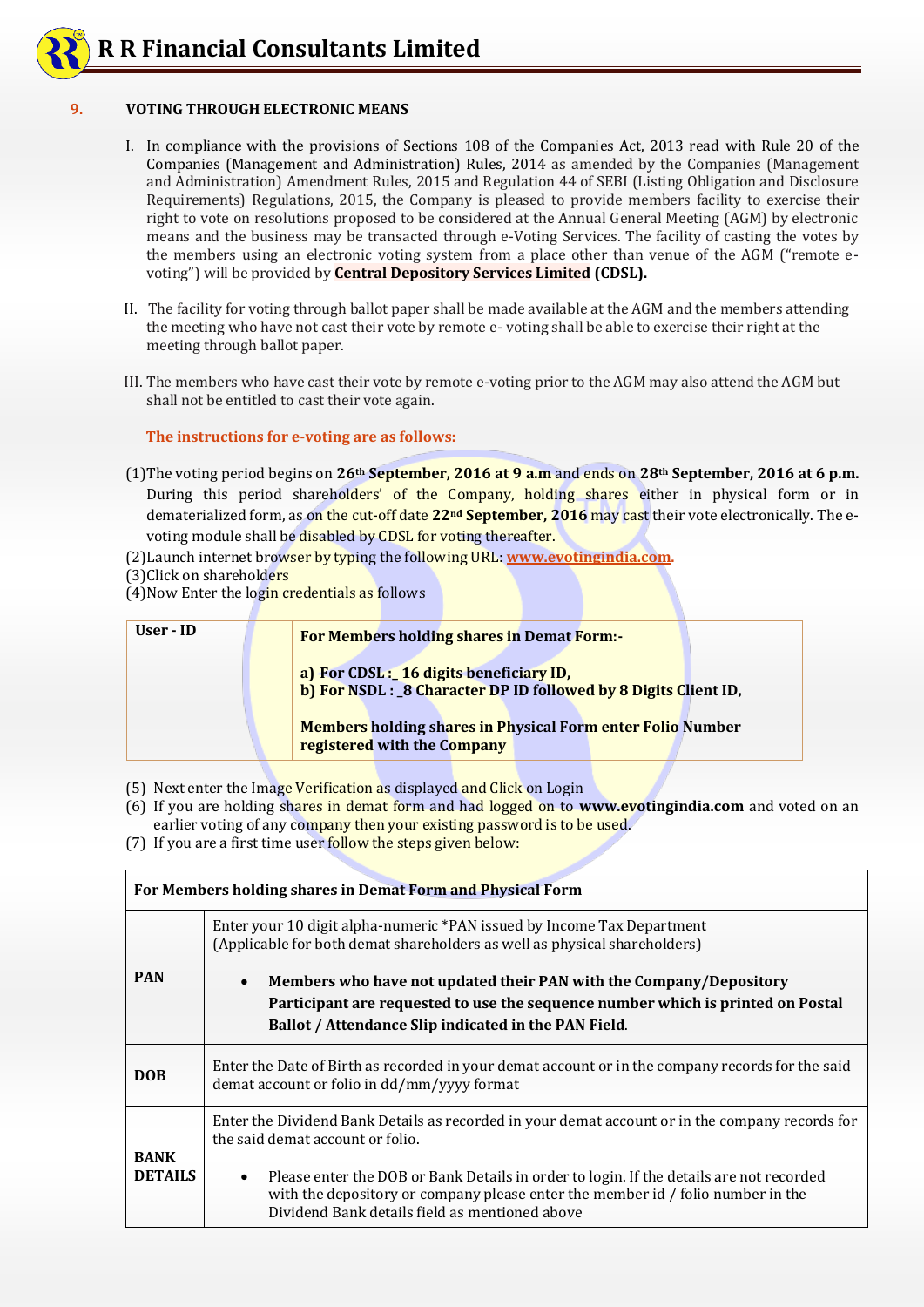# **R R Financial Consultants Limited**

- (8) After entering these details appropriately, click on **"SUBMIT"** tab.
- (9) Members holding shares in physical form will then directly reach the Company selection screen. However, members holding shares in demat form will now reach **'Password Creation'** menu wherein they are required to mandatorily enter their login password in the new password field. Kindly note that this password is to be also used by the demat holders for voting for resolutions of any other company on which they are eligible to vote, provided that company opts for e-voting through CDSL platform. It is strongly recommended not to share your password with any other person and take utmost care to keep your password confidential.
- 10) For Members holding shares in physical form, the details can be used only for e-voting on the resolutions contained in this Notice.
- 11) Click on the EVSN for the relevant <**R R FINANCIAL CONSULTANTS LIMITED**> on which you choose to vote.
- 12) On the voting page, you will see "**RESOLUTION DESCRIPTION**" and against the same the option "YES/NO" for voting. Select the option YES or NO as desired. The option YES implies that you assent to the Resolution and option NO implies that you dissent to the Resolution.
- 13) Click on the **"RESOLUTIONS FILE LINK"** if you wish to view the entire Resolution details.
- 14) After selecting the resolution you have decided to vote on, click on **"SUBMIT"**. A confirmation box will be displayed. If you wish to confirm your vote, click on **"OK"**, else to change your vote, click on **"CANCEL"** and accordingly modify your vote.
- 15) Once you **"CONFIRM"** your vote on the resolution, you will not be allowed to modify your vote.
- 16) You can also take out print of the voting done by you by clicking on **"Click here to print"** option on the Voting page.
- 17) Note for Non-Individual Shareholders & Custodians:
	- O Non-Individual shareholders (i.e. other than Individuals, HUF, and NRI etc.) and Custodians are required to log on to **www.evotingindia.com** and register themselves as Corporates and Custodians respectively
	- O A scanned copy of the Registration Form bearing the stamp and sign of the entity should be emailed to **[helpdesk.evoting@cdslindia.com.](mailto:helpdesk.evoting@cdslindia.com)**
	- O After receiving the login details they should create compliance user using the admin login and password. The Compliance user would be able to link the depository account(s) / folio numbers on which they wish to vote.
	- $\overline{O}$  The list of Shareholders should be mailed to helpdesk.evoting@cdslindia.com and on approval of the list they would be able to cast their vote.
	- A scanned copy of the Board Resolution and Power of Attorney (POA) which they have issued in favor of the Custodian, if any, should be uploaded in PDF format in the system for the scrutinizer to verify the same.
- 18) In case you have any queries or issues regarding e-voting, you may refer the Frequently Asked Questions ("FAQs") and e-voting manual available at [www.evotingindia.com](http://www.evotingindia.com/) under help section or write an email to helpdesk.evoting@cdslindia.com.
- 19) Members holding multiple folios/ demat accounts shall choose the voting process separately for each of the folios/ demat accounts.
- 20) Voting has to be done for each item of the Notice separately. In case you do not desire to cast your vote on any specific item it will be treated as abstained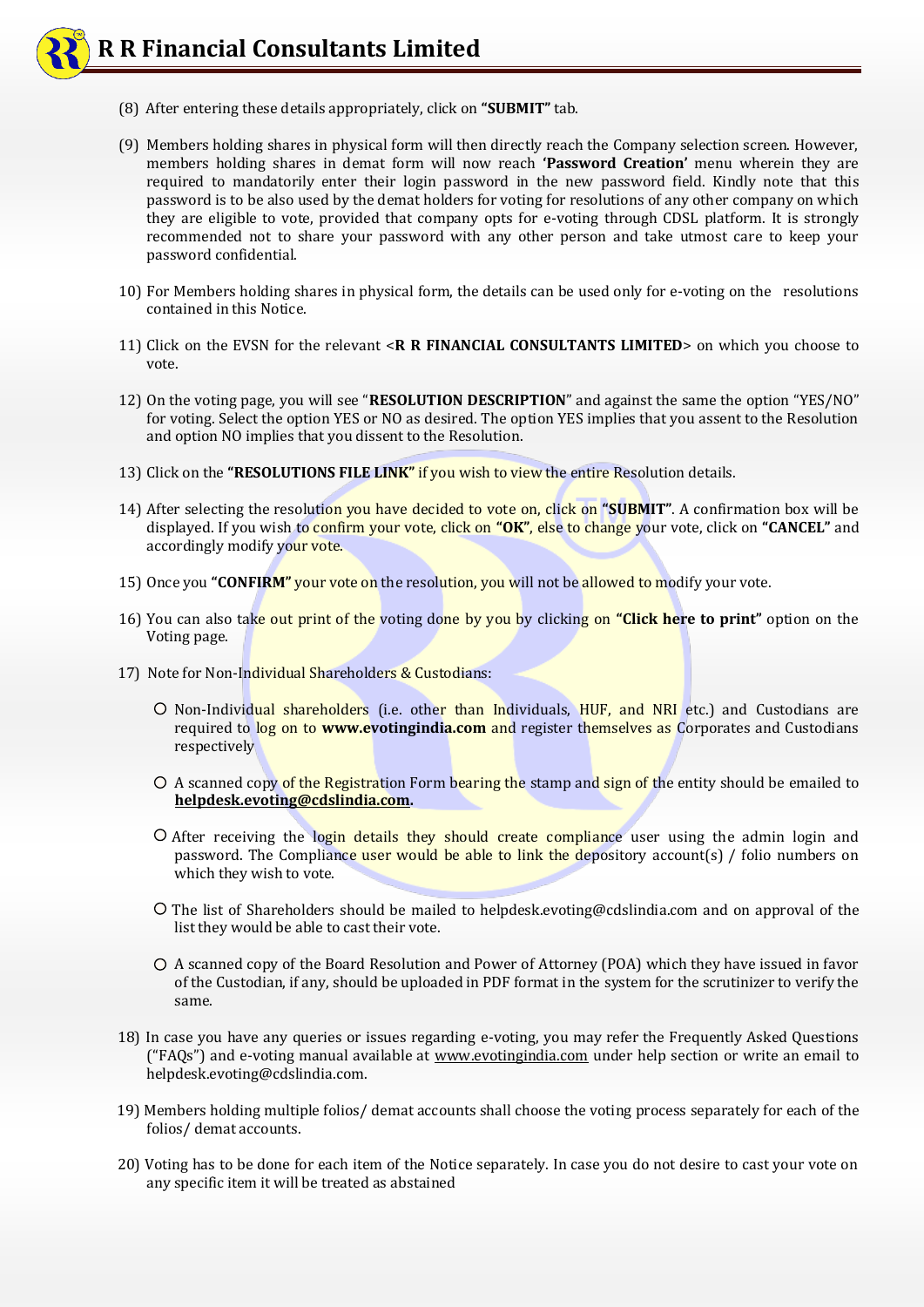### **Other Instructions**

- i) The E-voting period commences on **26th September, 2016 at 9.am** and ends on **28th September, 2016 at 6 p.m.** During this time Members of the Company, holding shares either in physical form or in dematerialized form as on **22nd September, 2016** may cast their vote electronically. The e-voting module shall be disabled by **28th September, 2016 at 6 p.m.** for voting thereafter. Once the vote on a resolution is cast by the Member, he shall not be allowed to change it subsequently, further the members who have casted their vote electronically shall not be allowed to vote again at the AGM.
- ii) The voting rights of the Members shall be in proportion to the paid up value of their shares in the equity capital of the Company as on the cutoff date, being 1:1
- iii) **Mr. Sudhir Arya Proprietor of M/S Sudhir Arya & Associates**, Company Secretaries in Practice has been appointed for as the Scrutinizer for providing facility to the members of the Company to scrutinize the voting and remote e-voting process in a fair and transparent manner.
- iv) The Chairman shall, at the AGM, at the end of discussion on the resolutions on which voting is to be held, allow voting with the assistance of scrutinizer, by use of "Ballot Paper" for all those members who are present at the AGM but have not cast their votes by availing the remote e-voting facility.
- v) The Scrutinizer shall after the conclusion of voting at the general meeting, will first count the votes cast at the meeting and thereafter unblock the votes cast through remote e-voting in the presence of at least two witnesses not in the employment of the Company and shall make, not later than two days of the conclusion

of the AGM, a consolidated scrutinizer's report of the total votes cast in favour or against, if any, to the Chairman or a person authorized by him in writing, who shall countersign the same and declare the result of the voting forthwith.

- vi) The results on resolutions shall be declared at or after the AGM of the Company and the resolution will be deemed to be passed on the AGM date subject to receipt of the request number of votes in favour of the resolutions.
- vii) The Results declared alongwith the report of the Scrutinizer shall be placed on the website of the Company **[\(www.rrfcl.com\)](http://www.rrfcl.com/)** and on the CDSL's website **[\(https://evoting.cdslindia.com\)](https://evoting.cdslindia.com/)** immediately after the declaration of result by the Chairman or a person authorized by him in writing. The results shall also be immediately forwarded to the BSE Ltd Stock Exchange.

# **DETAILS OF DIRECTOR SEEKING RE-APPOINTMENT/APPOINTMENT AS REQUIRED UNDER REGULATION 36 OF THE SEBI (LISTING OBLIGATION & DISCLOSURE REQUIREMENT) REGULATION, 2015:**

| <b>Particulars</b>                                                      | <b>Ms. Ritu Prasad</b>                        | Mr. Aditya Chandra             | Mr. Gautam Saha                |
|-------------------------------------------------------------------------|-----------------------------------------------|--------------------------------|--------------------------------|
| Date of Birth                                                           | 21.02.1969                                    | 23.04.1981                     | 13-03-1970                     |
| Qualification                                                           | <b>MBA</b>                                    | <b>MBA</b>                     | <b>GRADUATE</b>                |
| Date of Joining the Board                                               | 07.12.2014                                    | 29.09.2016                     | 29.09.2016                     |
| Profile of Director                                                     | <b>Non Executive</b><br><b>Women Director</b> | Independent<br><b>Director</b> | Independent<br><b>Director</b> |
| Directorship held in other Companies (excluding<br>section 8 Companies) | 19                                            | $\mathbf{2}$                   |                                |
| Memberships/Chairmanships of committees of<br>other companies           |                                               |                                |                                |
| Number of shares held in the Company                                    | 120400                                        |                                |                                |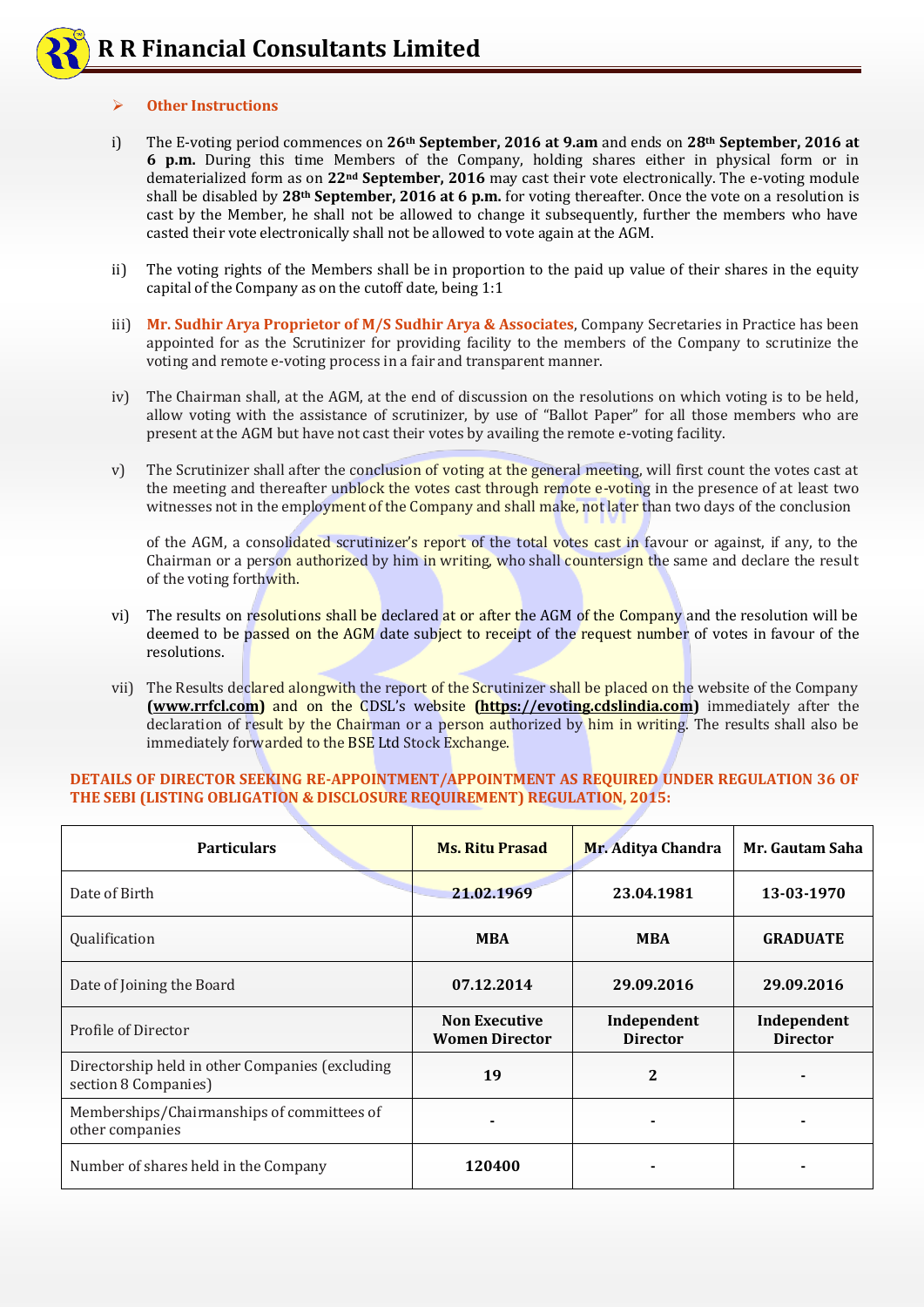

# **ANNEXURE TO NOTICE OF ANNUAL GENERAL MEETING**

# **Explanatory Statement:**

The following Explanatory Statement, as required by Section 102 of the Companies Act, 2013, sets out all material facts relating to the businesses mentioned under Item Nos. 4 to 6 of the accompanying Notice dated  $3<sup>rd</sup>$  September, 2016.

### **Item Nos. 4 to 5**

With a view to ensuring good corporate governance, the Company has an optimum combination of Executive, Non-Executive and Independent Directors on its Board.

Consequent to the applicability of the Companies Act 2013 and the Rules, it is proposed to appoint Mr. Aditya Chandra and Mr. Gautam Saha as Independent Directors of the Company, for a term of consecutive five years with effect from the date of the Annual General Meeting i.e. 29th September, 2016 until 29th September, 2021. The Company has received consent from these Independent Directors and their individual declaration confirming that they are not disqualified from being appointed as a Director in terms of the provisions of Section 164 of the Act and that they meet the criteria of independence as prescribed by the Act and the Rules.

Notice has been received from a Member alongwith the deposit of the requisite amount under Section 160 of the Act proposing the candidatures of Mr. Aditya Chandra and Mr. Gautam Saha for appointment to the office of Independent Directors of the Company. The Board is of the opinion that all these Independent Directors are independent of the management and that they fulfill the conditions specified in the Act and the Rules for appointment as Independent Directors of the Company.

A copy of the draft letter of appointment as an Independent Director setting out the terms and conditions of the said appointment would be available for inspection at the Registered Office of the Company during normal business hours on any working day (Monday to Saturday) without payment of any fee, by the Members.

No Director, whole-time key managerial personnel or their relatives except Mr. Aditya Chandra and Mr. Gautam Saha and their relatives are concerned with or interested, financially or otherwise, in the proposed Resolutions as set out in item nos. 4 to 5 of this Notice.

Accordingly, the Board commends the Ordinary Resolutions as set out in item nos. 4 to 5 of the Notice for approval by the Members of the Company.

### **Item No. 6**

Section 20 of the Companies Act, 2013 read with Rule 35 of the Companies (Incorporation) Rules, 2014 provides the mode of service of documents, inter alia, to the members of the Company. The proviso to sub-section (2) of Section 20 states that a member may request for delivery of any document through a particular mode, for which he shall pay fees as may be determined by the Company in its Annual General Meeting.

Such fee for delivery of any document through a particular mode shall be based upon the mode of service, weight of the document and place of delivery of the document sought by the member, hence it becomes difficult to quantify the amount in such a case. Therefore, it is felt appropriate that the Board of Directors be authorized to determine from time to time, the fee after taking into account the mode of service, weight of the document, place of delivery of the document sought by the member and the prevailing rates. None of the Directors and key managerial personnel (including relatives of directors or key managerial personnel) of the Company is concerned or interested, financially or otherwise, in this resolution. The Board recommends the Ordinary Resolution as set out in Item No. 6 for approval of the Members.

**For and on behalf of the Board**

 **Rajat Prasad Managing Director DIN: 00062612**

**Date : 3rd September, 2016 Place : New Delhi**